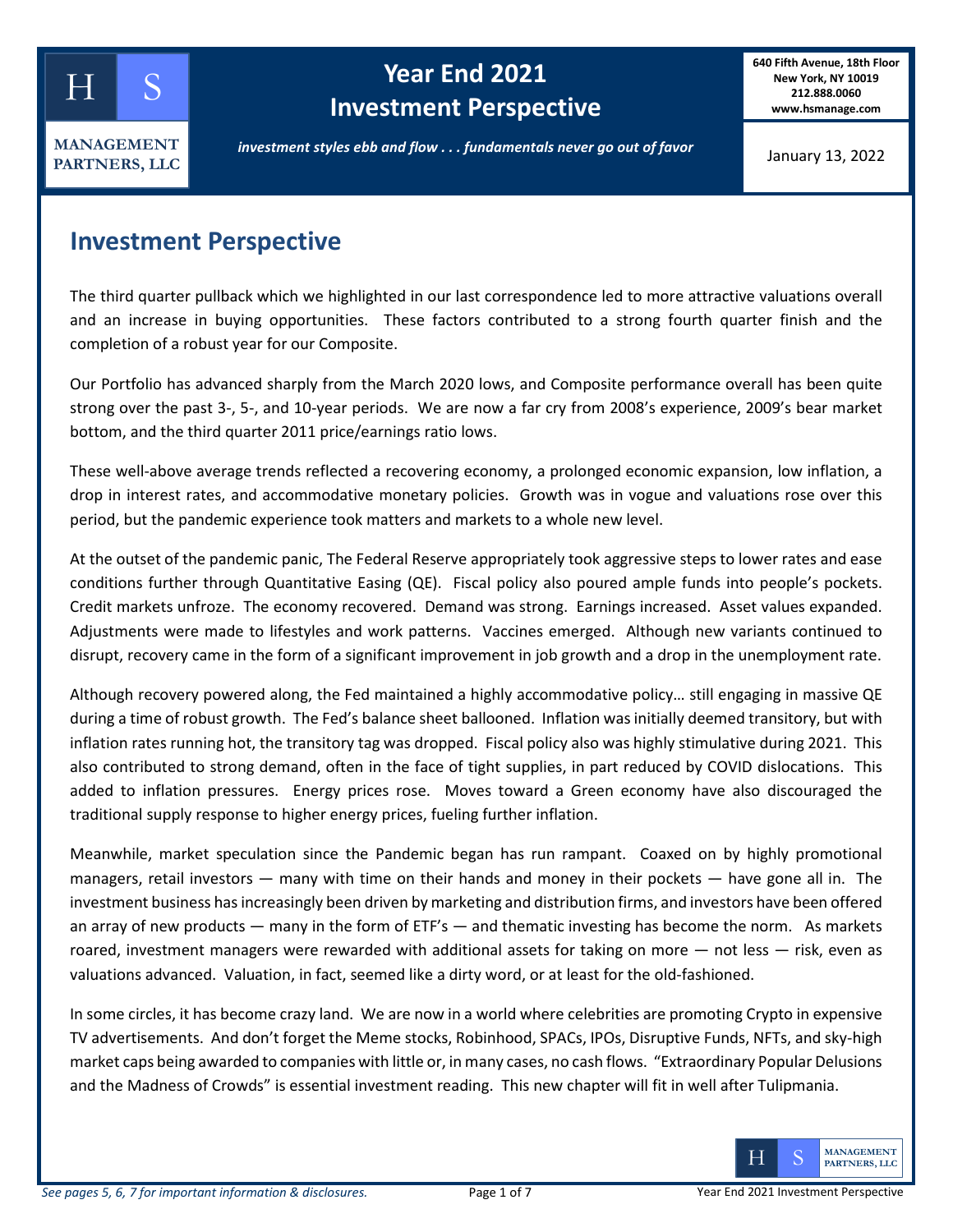So now what? Well, it is clear the Fed realizes it's time to switch from ultra-easy to a more hawkish stance. QE is being wound down quicker than expected. Then there will be rate hikes. And last week, the Fed dared broach the subject of Quantitative Tightening (QT). The appetite for expensive and expansive fiscal policy has also cooled. And while the regulatory environment may remain aggressive, the tax rate picture is likely to be less onerous than once expected.

Demand is still good. Employment is healthy. COVID disruptions remain but the world will reopen. Supply chains will be sorted out. The question now is inflation and interest rates. And while the former has already reared its head, the latter is only now picking up. As we go from an environment in which money flooded the system and fueled asset price growth, we now must be cognizant of a world in which it will be tightened. This has real-world economic implications, but it also may well lead to an unwinding of the speculative trade. We are seeing some of that as the new year has begun.

One of my mentors from my W.P. Stewart days was the late Bob Kahn. Bob used to say that the world swings between greed and fear. There is no question where the investment world has been spending its time the past several years.

From our perspective, we are always cognizant of risk and reward. We are also always disciplined about growth and valuation. And it has always started with the business and the business model. We are not drawn to asset classes that are risky in nature. We are drawn to assets… businesses that is …that have real earnings, real cash flows, and real free cash flows. In our mind, that is what investing is about. It is not the speculative game and frenzy which has taken over much of the media and investing landscape.

Since we were not playing the prevailing game and instead focusing on what we have always focused on, this leaves us looking to the same fundamental building blocks of portfolio construction, and the drive for long-term appreciation as always.

### **Investment Outlook**

Our Portfolio sold for 21.6X forward EPS estimates at year end. This is up from 20.1X estimates earnings at 3Q21's finish. While well up from multiples 10 years ago, it is only slightly higher than when we began this investment journey 14 ¾ years ago.

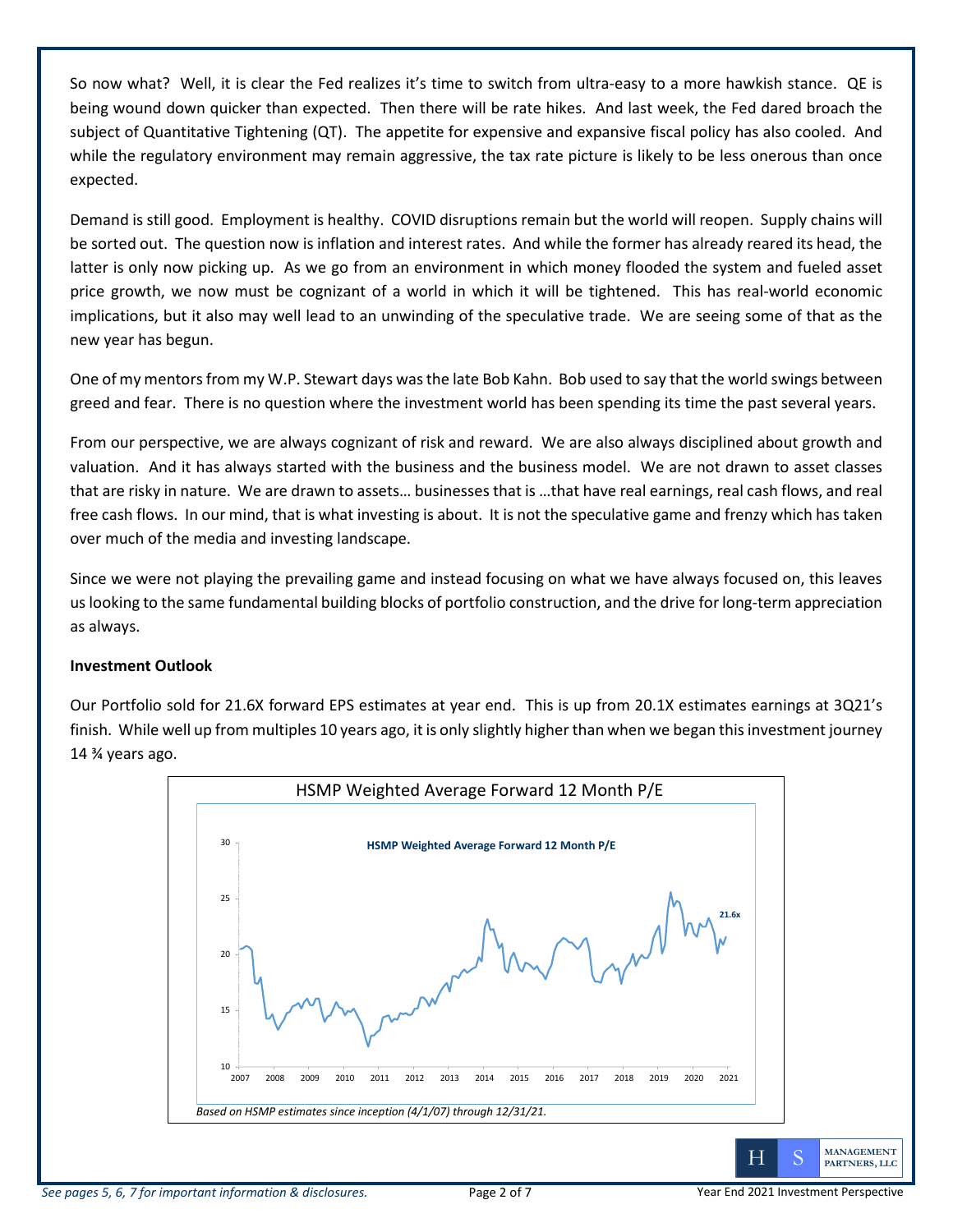We believe the portfolio's earnings yield  $-$  at 4.6% – still looks good next to the ten-year bond yield of 1.5% at year end. As noted earlier, bond yields are on the rise and may well be in the early stages of a long-term advance, in part fueled by higher inflation. Negative yielding foreign bonds may act as a constraint on U.S. bond yields. While rising yields can cause dislocations to valuation, we feel comfortable that we own our portfolio at reasonable levels and can face somewhat higher yields. Rising bond yields may well disproportionately pressure companies with high valuations and no cash flow.

Our dividend yield of 1.6% is a source of total returns. This yield in part reflects a strong free cash flow picture. As the chart below shows, our free cash conversion rate is 96%.... meaning that for every \$1 in net earnings, \$0.96 are available — after capital spending and working capital requirements — for dividends, buybacks, acquisitions, or debt repayment. This characteristic may matter more in a less easy-money world.



### **"I've Got a Feeling"**

One of the joys of the holiday season was the release of "Get Back," the Beatles documentary by Peter Jackson, famous for his Lord of the Rings movies. The documentary pulled lost footage from more than 50 years ago of the filming of the *Let it Be* album — which was the Beatles last released record, though as afficionados know, not the last recorded (that was *Abbey Road*). The documentary is a three-part, 6 hours plus venture — more of a full course meal than a lite bite. There is much to be admired watching the Beatles in action. Malcolm Gladwell in his book "Outliers: The Story of Success" writes about the Beatles playing in Hamburg clubs for hundreds of nights and more than a thousand shows in the early 1960's… before they hit it big and became well known. The point being that repetition, hard work and the honing of a skill set  $-$  often in obscurity  $-$  is what drove their success over time (Steve Martin makes the same point about his stand-up comedy success in *Born Standing Up*).

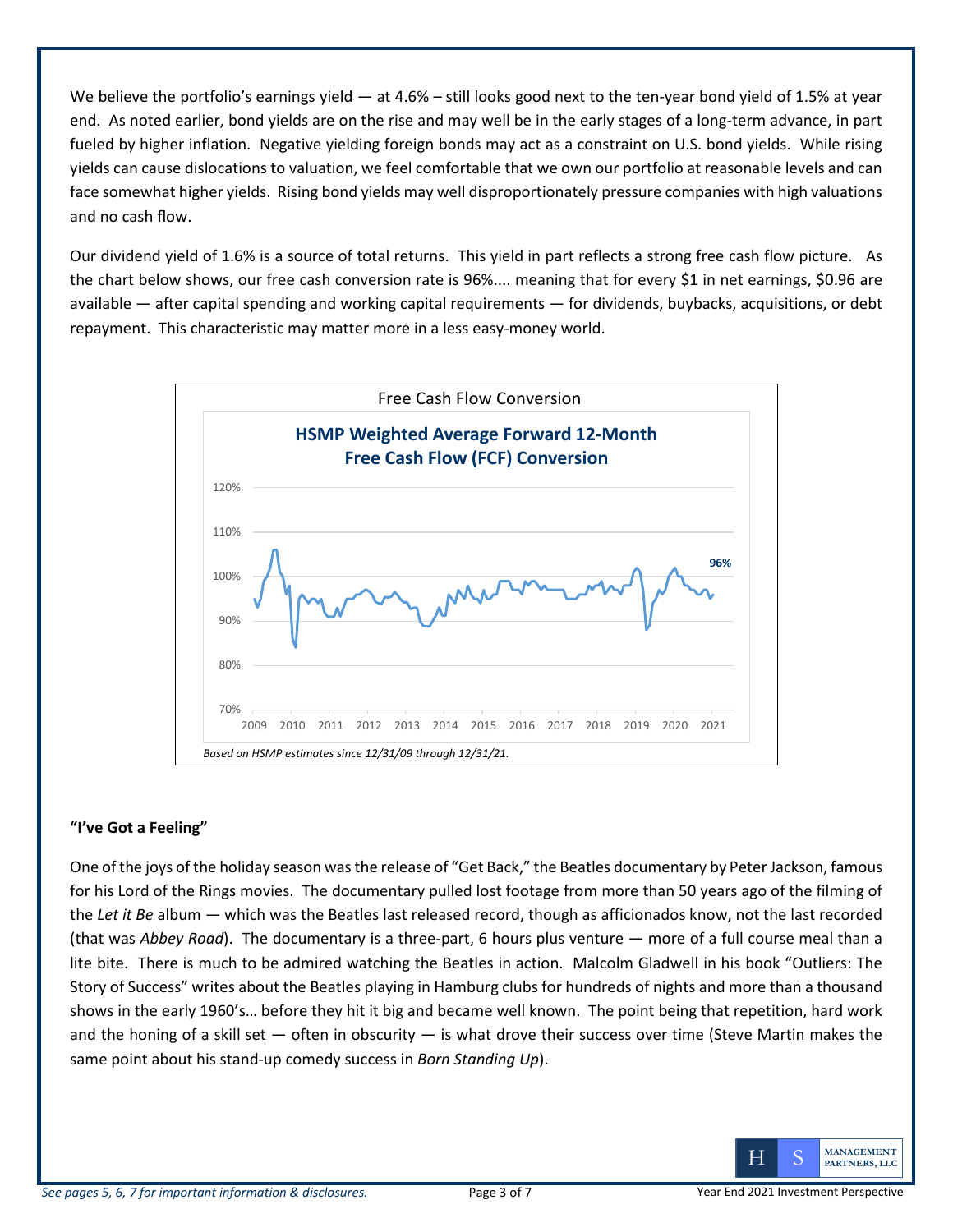We sure aren't the Beatles but we do appreciate the practicing of a disciplined, consistent investment approach over time, with repetition and hard work. Investment and musical fads come and go — and many vie for their 15 minutes of fame — but as we approach our 15-year mark as a firm (and reach our 40-year mark in the business) — we remain committed to the principles of quality businesses, growing earnings and cash flows, and strict valuation disciplines. The songs — I mean the stocks — may change, but the focus on fundamentals still leads us back down this long and winding road.

Thanks, as always, for your confidence in us and we wish you and your families a happy and healthy 2022.

Sincerely,

Harry W. Segalas

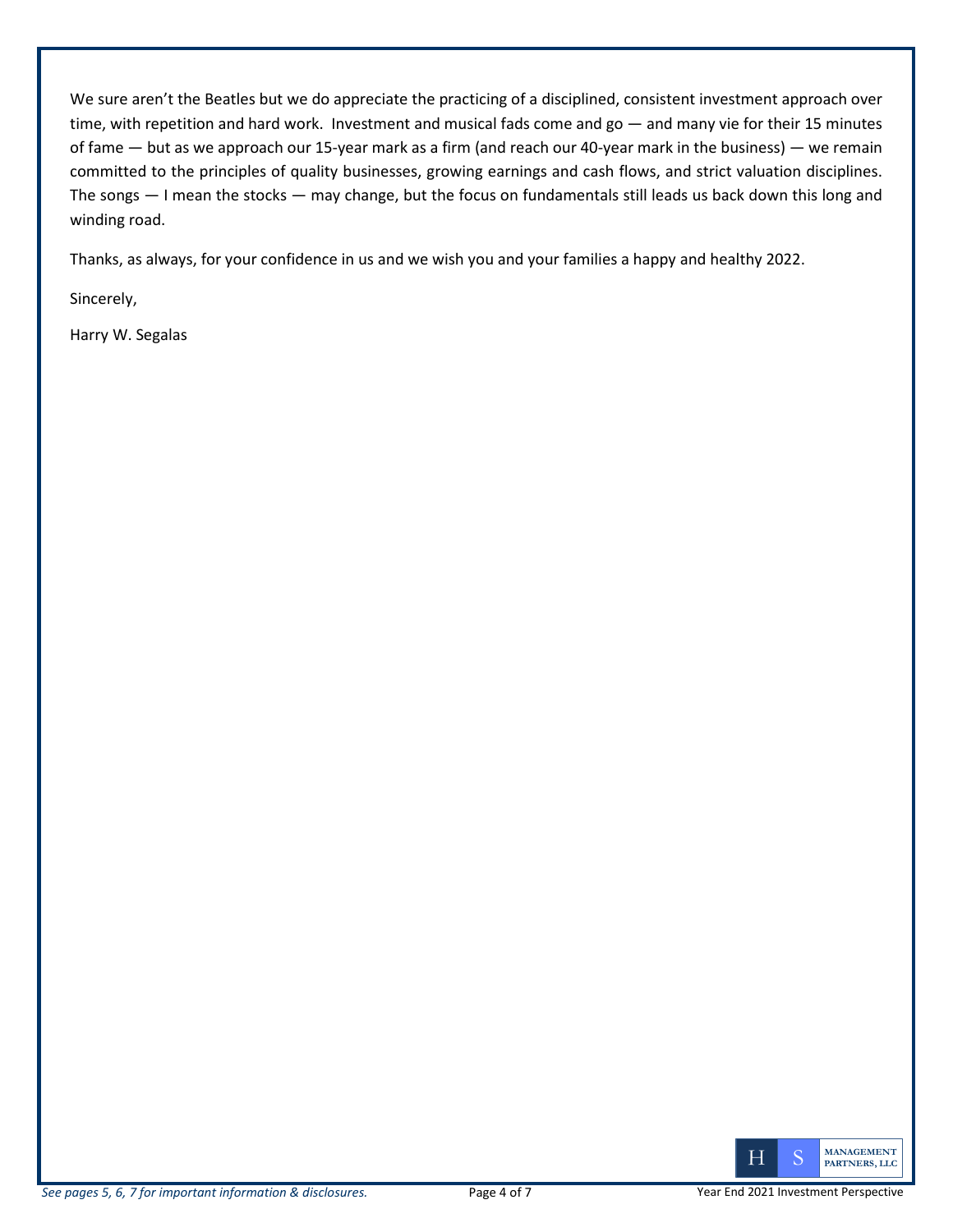## *Portfolio Profile (12/31/21)*

**HSMP Composite Performance as of 12/31/21**

#### **4Q21 <sup>2021</sup> 3 Years** *Annualized* **5 Years**  *Annualized* **10 Years**  *Annualized Since Inception* **4/1/07** *Annualized Since Inception* **4/1/07** *Cumulative* HSMP Composite (Net) 10.6% 30.5% 26.8% 20.8% 18.2% 13.7% 566.6% S&P 500® Index 11.0% 28.7% 26.1% 18.5% 16.6% 10.8% 353.9% Russell 1000<sup>®</sup> Growth Index 11.6% 27.6% 34.1% 25.3% 19.8% 13.9% 13.9% 580.1%

*Performance results are net of fees and include the reinvestment of dividends and other earnings. Past performance is not indicative of future results.* 



*Composite performance results since inception (4/01/07) through 12/31/21. Performance is net of fees and include the reinvestment of dividends and other earnings. Past performance is not indicative of future results.*

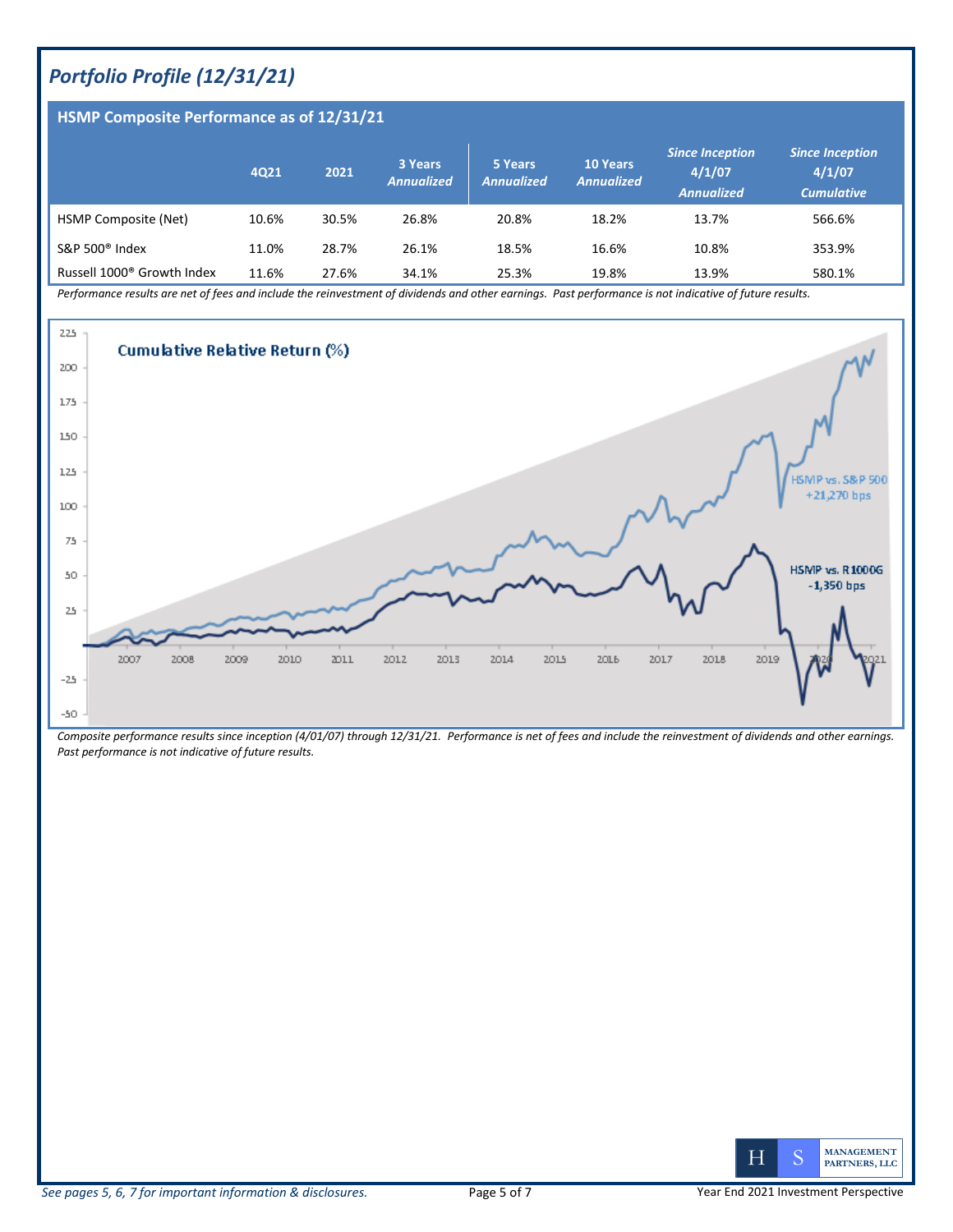#### **IMPORTANT DISCLOSURES**

When we use *HSMP*, *HS Management Partners*, or *Firm*, we mean HS Management Partners, LLC. The information in this piece represents our opinion about the mentioned companies and market conditions as of the date of this document and can change without notice. This piece is written from the perspective of our Composite holdings, performance, and estimated metrics, and it does not refer to any specific client account (client accounts can have higher or lower performance than that shown here). When we use Composite, we mean our HS Management Partners Concentrated Quality Growth Composite, and when we use the portfolio/our portfolio/your portfolio(s), we mean client portfolios in general from our Composite perspective (see below regarding differences between the Composite and client portfolios/accounts and differences between client portfolios/accounts themselves). This piece has forward-looking statements that are by their nature uncertain and based on our assumptions (such as when we refer to possible/future/estimated earnings, cash flows, earnings-per-share (EPS), growth rates, price-earnings ratios (P/E), market conditions, or portfolio/client portfolio outlook); there is no assurance that forwardlooking statements will prove to be accurate as actual results and future events can differ materially from our assumptions. Some of the charts in this piece were obtained from the indicated third-party sources which we believe reliable, but we did not verify, nor do we guarantee the accuracy of this information. The performance shown should not be taken as an indication of how the Composite or a client account will perform in the future; past performance is not indicative of and does not guarantee future results. Investing in securities involves significant risks, including the risk of loss of the original amount invested. The information here is solely for illustration/discussion, is subject to change without notice, should not be construed as a recommendation to buy or sell any particular security, and should not be used as basis for making investment decisions.

HSMP claims compliance with the Global Investment Performance Standards (GIPS®). HS Management Partners, LLC is an independent SEC registered investment adviser (SEC registration does not imply any certain level of skill or training). The HS Management Partners Concentrated Quality Growth Composite includes all fully discretionary, actively managed, fee paying accounts (accounts that pay us an investment advisory fee even if they pay zero trading commissions) which employ our style of investing in 20-25 quality growth businesses. These accounts must have a market value exceeding \$500,000 at the time of initial inclusion in the Composite and have a market value exceeding \$300,000 to maintain inclusion. Results are based on fully discretionary accounts under management that meet our Composite's inclusion criteria, including those accounts no longer with HSMP. Results reflect accounts managed at another en�ty: prior to January 1, 2008, the accounts in the Composite were non-fee paying (non-investment-advisory fee-paying) individual accounts managed by Harry Segalas in accordance with HSMP's investment policies, becoming HSMP's accounts in December 2007. The U.S. Dollar is the currency used to express performance. For more information or for a copy of our fully compliant GIPS® Report and/or list of composite descriptions, please contact us at 212-888-0060.

Composite performance is presented net-of-fees (net of actual investment advisory fees and trading costs). The Composite is compared to the Russell 1000® Growth Index and the S&P 500® Index as benchmarks for market context only. The Russell 1000 Growth Index is an unmanaged index that measures the performance of those Russell 1000® Index companies (largest 1,000 U.S. companies based on market capitalization) with higher price-to-book ratios and higher forecasted growth values. The S&P 500® Index is an unmanaged market capitalization-weighted index designed to measure performance of the broad domestic economy through changes in the aggregate market value of 500 stocks representing all major industries. There are meaningful differences between the Composite and each index that should be considered when comparing performance, such as in terms of composition, concentration and volatility (e.g., the Composite contains securi�es not represented in either or both indices and is much more concentrated than either index in terms of companies and sectors; the average market capitalization of companies in the Composite will likely differ from that of either index; and market or economic conditions can affect positively/negatively the Composite's performance but not the indices to the same extent). In addition, neither index bears fees and expenses and investors cannot invest directly in either of them. Furthermore, we do not seek to mimic any market index in our investment approach and do not maintain limits on industry or sector weightings.

Although most discretionary client accounts are included in the Composite and dispersion is typically low over time, not all client accounts are in the Composite, and even for those in the Composite, there can be dispersion, particularly for small client accounts and also when viewed over narrow time periods. Small accounts generally experience higher dispersion from our Composite than large accounts primarily because they do not participate in trading, allocations, and aggregations to the same extent as large accounts given their size and that actual participation in trade orders depends, among other factors, on cash available in an account and on our imposed per-order share minimums, which typically range anywhere from 5 to 100 shares depending on the stock price. Also, while the investment merits of a given security drive our investment decisions, we take into consideration the tax status of an account or group of accounts in certain instances when prac�cable (that being said, we are not a tax-efficient focused adviser and do not provide tax advice, and clients should consult with their own separate tax advisors in this regard). In sum, client account holdings and performance can deviate from our Composite and/or from other client accounts (even within the same group and even different accounts of the same client), and also from the representative portfolio, for several reasons, such as: client restrictions, account type and size, timing and market conditions at an account's inception and contributions/withdrawals, timing and terms of trades, actual client investment advisory fees (or the lack thereof), and client directed brokerage/commission recapture instruc�ons. Furthermore, under our sole investment strategy (HSMP Concentrated Quality Growth Equity strategy) we provide investment advice on a discretionary basis (we make all the investment decisions and trade the accounts) and also on a non-discretionary basis in the form of model portfolios for use in multimanager products (we do not make the final investment decisions nor trade the accounts); therefore, certain information here (including holdings, performance, Composite, and investment strategy implementation) is not applicable to model portfolio clients as we have no control and do not monitor the implementation (complete, partial or not at all) of model portfolios, and the performance of model portfolio clients is not attributable to us.

In connection with the performance references in the second paragraph of the first page of this piece, please note: (1) the March 2020 lows refer to the lowest 2020 YTD Composite performance which was -34.6% (meaning: negative 34.6%) on 3/23/20; (2) for our Composite performance for the past 3-, 5-, and 10-year periods, see our Composite performance table under Portfolio Profile in this piece; (3) our Composite performance was 30.5% as of 12/31/21, 35.1% as of 12/31/2009, and -34.8% as of 12/31/2008; and (4) the third quarter 2011 price/earnings ratio lows refer to the 9/30/2011 price/earnings ratio on the Portfolio of 11.8X. The Composite performance figures mentioned here are net of fees and include the reinvestment of dividends and other earnings. Past performance is not indicative of future results. Please refer to page 6 for our Composite performance for 4Q21, 2021, 3 Years Annualized, 5 Years Annualized, 10 Years Annualized, Since Inception 4/1/07 Annualized, and Since Inception 4/1/07 Cumulative.